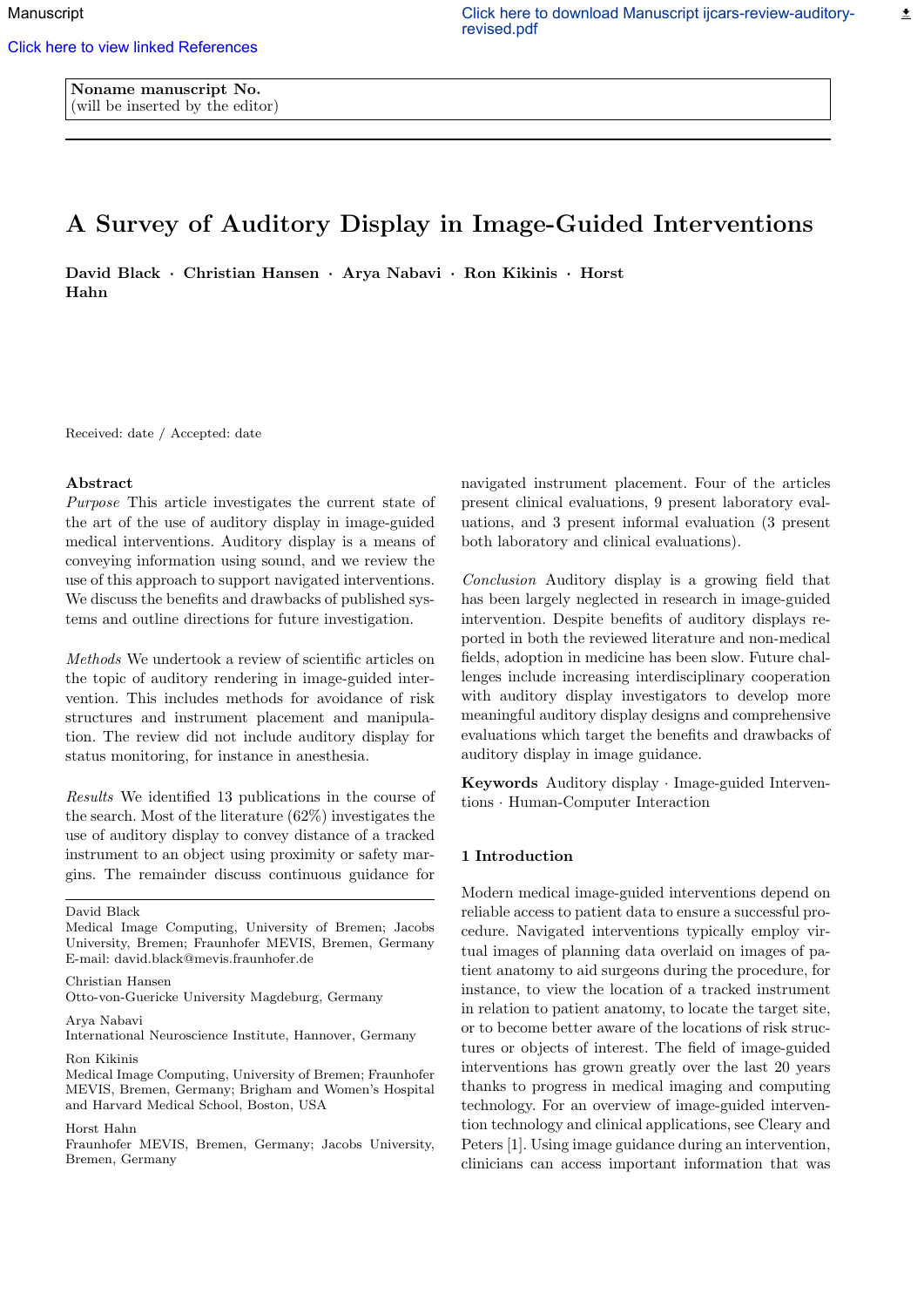previously unavailable, typically on a computer screen placed in the operating room.

However, despite the benefits of image guidance in medicine, displaying information on a screen is sometimes not ideal [2] and alternatives to traditional computer screens are being researched. Clinicians must remove their view from the operating situs to receive information [3], meaning important notifications might not be perceived [4], and 3-D information might not be correctly interpreted [5]. To remedy some of the deficiencies inherent in visual display, the relatively new field of auditory display [6] presents an interesting possibility for image-guided medicine. Auditory display harnesses sound to present information; changes in a data sources can be mapped to parameters in a sound synthesizer so that a user can hear information as opposed to viewing it on a screen. This article presents a review of the literature on the use of auditory display in image-guided interventions, including systems for volumetric resection, telerobotic suture tying, resection path guidance, needle placement, and temporal bone drilling. Various motivations, auditory display approaches and evaluation results are presented and discussed, and the primary problems and future trends in auditory display in image guidance are presented.

#### 2 Methods

# 2.1 Literature Search

A search of the literature was performed using a combination of the following search terms: 'auditory display,' 'image guidance,' 'sonification,' 'image-guided navigation,' and 'auditory navigation.' We performed forward and backward searches using PubMed and Google Scholar for related literature. Cited, citing, and similar articles that satisfied the eligibility criteria (see below) were thus included in the review. We did not include language restrictions in the search. Literature search and review were performed by two independent reviewers (DB, CH).

## 2.2 Eligibility Criteria

We considered literature for inclusion that included auditory display as an integral part of navigated imageguided intervention support. These included scientific articles that described both laboratory prototypes, clinical applications of auditory display, as well as detailed, published descriptions of systems yet to be evaluated in a laboratory or clinical setting. We excluded literature

that focused on sound as a means of continuous interventional process monitoring, such as basic warning alarms auditory display used in anesthesia. Although important for the success of an intervention, sound in the context of continuous process monitoring is not used for the direct task of image-guided navigation. For detailed information on auditory display for monitoring for anesthesia, please see Sanderson et al. [7].

#### 2.3 Data extraction

During the search process, we retrieved articles meeting the aforementioned eligibility criteria for further assessment. The following information was extracted from each article:

- Interventional tasks to be supported by auditory display
- Motivations for including auditory display for navigational support
- Auditory display methods employed
- Evaluation designs and findings
- Clinical considerations and discussion specifically concerning the use of auditory display

# 3 Results

The results of the search yielded 13 articles [8, 5, 9–11, 3, 12, 14–17, 4, 18] that met the eligibility criteria. The eligible articles cover a wide range of interventional tasks, implemented auditory display methods, evaluation styles and environments, and findings.

# 3.1 Interventional Tasks Supported by Auditory Display

The selection of literature reveals a broad spectrum of interventional tasks supported by auditory display, see Table 1. Four of the 13 articles concern needle placement: Wegner and Karron [16], Wegner [17], Black et al. [8], and Bork et al. [5]. Specifically, Wegner [17] explores a generalized instrument placement task with a tracked drawing device that is meant to aid "... a procedure requiring an insertion trajectory." Black et al. [8] explore radiofrequency needle ablation targeting lesions, and Bork et al. [5] support needle biopsy targeting lesions.

Four of the articles support temporal bone drilling applications. Cho et al. first support monitoring the "distance between the drill tip and important organs,"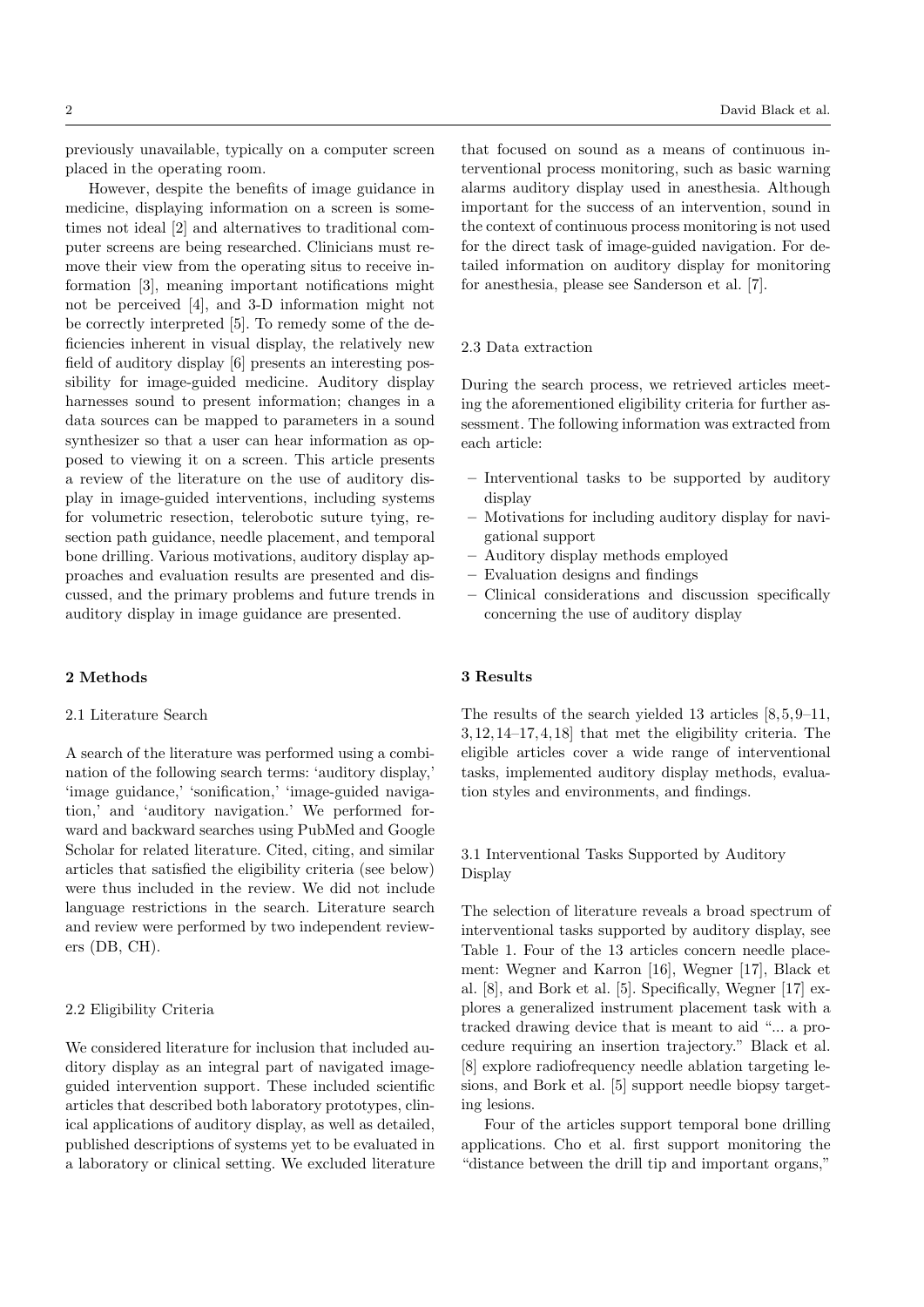[9] and later [10] support monitoring the distance between the drill tip and facial nerve, as well as the distance between scala vestibuli, and scala tympani. Voormolen et al. [15] support monitoring the distance between the drill tip and the facial nerve and sigmoid sinus. Dixon et al. [11] implement auditory display alerts for monitoring the distance of the drill to dura and carotid arteries in skull base surgery.

Three of the articles describe aids for tissue resection. Willems et al. [4] and Woerdeman et al. [18] support volumetric lesion resection for neuronavigation. Hansen et al. [3] develop an auditory display for open liver surgery for transferring a preoperatively planned initial resection path onto the surface of the liver.

Finally, Kitagawa et al. [12] implement auditory display as a means of sensory substitution for the loss of haptic feedback encountered when performing suture manipulation during telerobotic surgery. Strauss et al. [14] support functional endoscopic surgery of the paranasal sinuses with a collision warning system for monitoring distance of the surgical instrument to the frontal skull base, lamina papyracea, and internal carotid artery.

# 3.2 Clinical Motivations for Exploring Auditory Display

The motivations for developing auditory display to aid image-guided interventions arise from shortcomings in traditional image-guided intervention methods described in the literature. Three primary motivations named in the literature include:

- 1. increasing awareness of structures surrounding the tracked instrument
- 2. reducing attention to the screen or increasing attention to the patient or test phantom
- 3. helping clinicians correctly interpret (multidimensional) navigation data.

Aiming to improve clinician interaction with visual displays and change view behavior was also cited in much of the literature  $[8-10, 3, 14-17]$ . Investigators commented on the necessity of clinicians to draw attention away from the situs in order to view the navigation screen. Willems et al. [4] argue that "to appreciate the visual information offered ... the surgeons' attention (the visual focus) will need to be drawn away from the actual surgery. This will result in the images being used only at intervals chosen by the surgeon." Hansen et al. [3] state that "the navigation system needs to be frequently consulted by surgeons, which leads to increased mental load and time pressure during surgery.

The surgeon's attention to the working area is interrupted by viewing the navigation system's screen." Cho et al. [9] note that "when using a navigation system, the surgeons visual focus must move between the operating field and the navigation monitor to identify the position of the drill, causing a temporary interruption in the temporal bone dissection." Wegner [17] cites as motivation for auditory display "users who cannot tolerate the encumbrance of graphical display hardware, and whose visual faculties have pre-existing obligations, such as addressing the task at hand."

Most articles that focus on threshold alerts [11, 14, 15, 4, 18] understandably mention the aim of increasing awareness of the anatomy or critical structures surrounding the tracked instrument. For instance, Dixon et al. state that "...surgery can be technically demanding and requires a continuous appreciation of the surrounding critical structures." Strauss et al. mention<sup>1</sup> a desire to "improve the situational awareness of the surgeon," because "in the field of surgical navigation, situational awareness for the described conventional task is not optimal." [14] Woerdeman et al. lament that "complete spatial awareness at all times can be compromised during IGS." [18] According to Voormolen et al., "standard neuronavigation does not adequately notify the surgeon about where he/she is drilling in relation to surrounding temporal bone critical structures." [15]

A third primary motivation cited by a number of articles is the correct interpretation of navigation information  $[5, 14, 4, 18]$ . Bork et al.  $[5]$  cite the lack of usable depth information in augmented reality applications: "when [augmented reality] visualization is implemented as a simple superimposition of virtual objects on the video stream, the virtual objects appear to float above the anatomy. This lack of correct depth perception has been recognized as a major challenge," hoping that auditory display can ameliorate this lack of depth information in the camera view. Strauss et al. [14] state that "the surgeon is continuously required to translate the supplied information into a 3-D model. This approach is laborious and prone to error." Willems et al. [4] and Woerdeman et al. [18] both note the difficulty in interpreting conventional 2-D views of 3-D scenarios.

Further motivations include the ability to hear structures occluded in visual display [5], subsitute the loss of tactile sense during robotic surgery [12], lessen simulator sickness [17] and vertigo [16], reduce clinician workload  $[8, 11, 3, 14, 16]$ , and reduce memory burden [17].

<sup>1</sup> Passages from Strauss et al. [14] translated from the original German into English by author DB.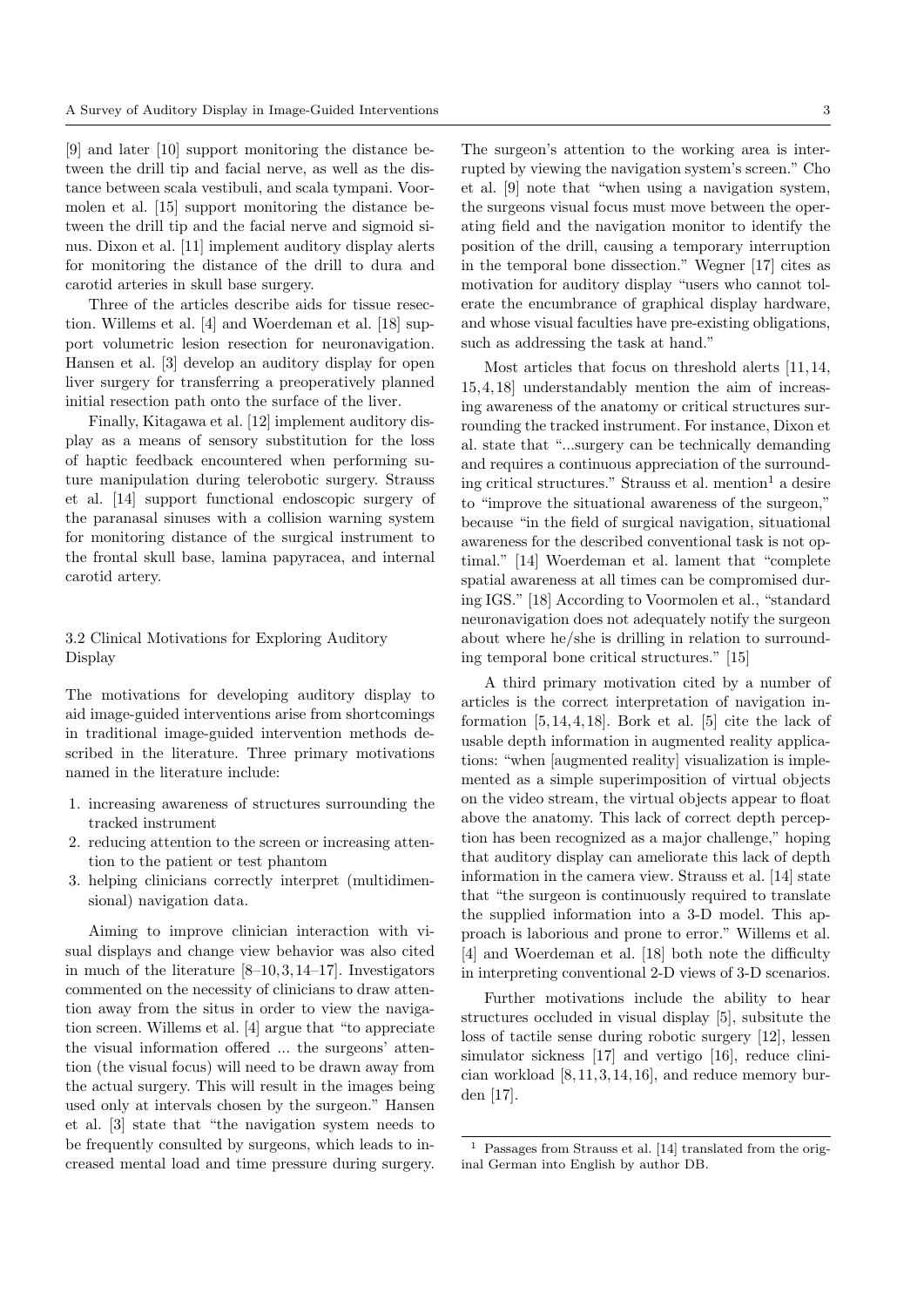|                                | <b>Clinical Application</b>                                                  | <b>Auditory Display Method</b>                                                                                                                                      |  |  |
|--------------------------------|------------------------------------------------------------------------------|---------------------------------------------------------------------------------------------------------------------------------------------------------------------|--|--|
|                                |                                                                              |                                                                                                                                                                     |  |  |
| <b>Proximity Alerts</b>        |                                                                              |                                                                                                                                                                     |  |  |
|                                |                                                                              |                                                                                                                                                                     |  |  |
| Kitagawa et al. $(2005)$ [12]  | Sensory subsitution for forces during<br>robotic suture ties                 | Single tone when desired manual tension of<br>suture tie has been reached                                                                                           |  |  |
| Willems et al. $(2005)$ [4]    | Volume resection during<br>frameless<br>stereotaxy neuronavigation           | Safety margin tone: 510 Hz 'pure tone', 2 per<br>second. System error tone of 870 Hz, 1 per<br>second.                                                              |  |  |
| Woerdeman et al. $(2009)$ [18] | Volume resection during<br>frameless<br>stereotaxy neuronavigation           | Safety margin tone: 'pure tone', 3 per sec-<br>ond, increasing frequency and volume until<br>tumor reached. System error tone.                                      |  |  |
| Strauss et al. $(2010)$ [14]   | Endo- and transnasal surgery                                                 | Safety margin tone for risk structures as part<br>of collision-warning system                                                                                       |  |  |
| Voormolen et al. $(2012)$ [15] | Temporal bone drilling for target access<br>during neuronavigation           | Saftey margin tone for drill tip inside mar-<br>gins, see also $[18]$                                                                                               |  |  |
| Cho et al. $(2013)$ [9]        | Protecting facial nerve during otologic<br>surgery by monitoring safe region | Safety margin tones between drill tip and<br>surface of facial nerve corresponding to 300,<br>600, and 900 Hz                                                       |  |  |
| Cho et al. $(2014)$ [10]       | Guiding cochlear implantation                                                | Safety margin tones for absolute distances as<br>well as relative distances between risk scala<br>vestibuli and scala tympani with tones of<br>300, 600, and 900 Hz |  |  |
| Dixon et al. $(2014)$ [11]     | Endoscopic cranial base surgery with<br>virtual endoscopy                    | Saftey margin tone played when drill tip in-<br>side margins. Auditory icons used to distin-<br>guish dura and carotid arteries.                                    |  |  |

Table 1 Overview of clinical applications and auditory display approaches in image-guided interventions

# Continuous Aud. Display

| Wegner et al. (1997-8) [16,17] | Generalized 3-D medical instrument<br>placement                            | Various recommendations: beat interference<br>using harmonic structures, 3-D audio spa-<br>tialization, distance-based spherical triggers,<br>wave-terrain synthesis       |
|--------------------------------|----------------------------------------------------------------------------|----------------------------------------------------------------------------------------------------------------------------------------------------------------------------|
| Hansen et al. $(2013)$ [3]     | Path marking in open liver resection<br>with surgical ultrasound dissector | Parametric auditory display encodes dis-<br>tance towards resection path, left/right sides<br>encoded, confirmation tone when placement<br>correct                         |
| Black et al. (2013) [8]        | Radiofrequency ablation needle guid-<br>ance                               | Parameter-mapping auditory display with<br>two-dimensional distance encoding for nee-<br>dle tip and handle using inter-onset interval<br>and alternating pitch comparison |
| Bork et al. (2015) [5]         | Needle biopsy to target virtual lesions                                    | distance<br>coding:<br>Temporal<br>repeating<br>metronome-like tone for virtual sphere<br>propagating in space, bell tone when sphere<br>reaches object of interest        |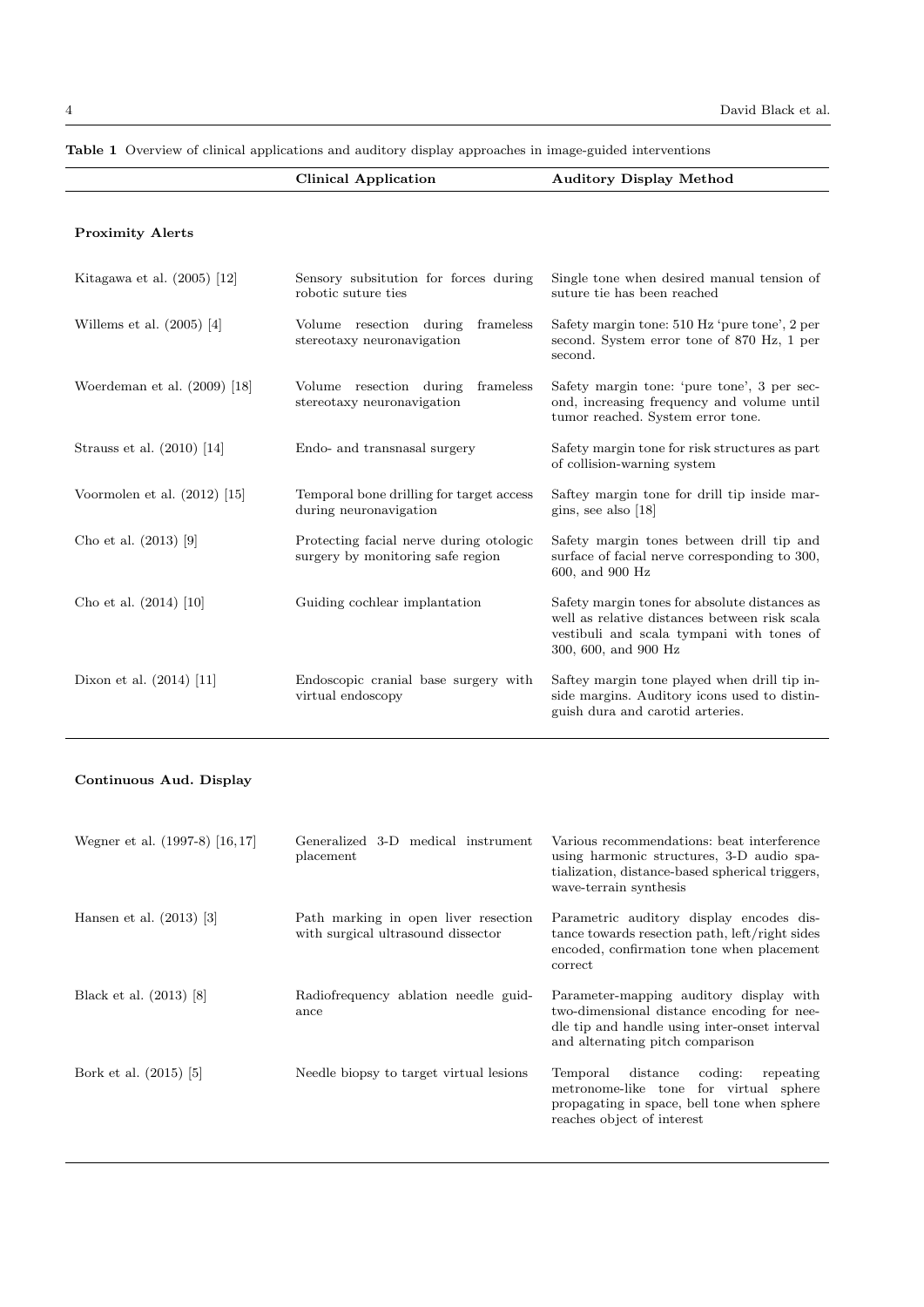3.3 Methods of Auditory Display for Image-Guided Interventions

An auditory display is one that uses sound rather than a screen to communicate information [20]. These use data from some source that is typically mapped to changing parameters of a sound generator which generates acoustic output. Auditory displays are quite common in everyday life, with applications including speech, radios, music, alarm clocks, bells, telephone ringtones, microwave buzzers, sirens, and horns [21]. Historically, scientific auditory display has been sparsely employed, for example to bring seismometer recordings into audible range for analysis [13]; the first International Conference on Auditory Display was held in 1992 [6]. Using auditory display for guidance tasks in related fields has been described for applications such as obstacle avoidance and route finding for blind pedestrians, emcouraing athletes towards more efficient movements, or aiding patients during rehabilitation [22]. In the case of image-guided interventions, the data source is typically distance information delivered by the navigation system.

In addition to ameliorating the shortcomings in traditional image-guided interventions described above, Wegner and Karron [16, 17] describe multiple benefits of auditory display for interventional use, including the omnidirectionality of audio allowing for information display without line-of-sight, the relatively open auditory perceptual channel, reduced computational demands of audio synthesis, and the ability of humans to perceive parallel streams of audio. Further general benefits of auditory display including improving ergonomics, for instance, by reducing the number of head and neck movements to switch between viewing various displays [23] or to promote rapid detection of events in high-stress environments [6]. Auditory display has been shown to be fairly easy to learn [20], and even engaging or fun to use [24].

Although there are multiple methods of auditory display available to the sound designer, the reviewed literature includes three primary auditory display methods: alerts, auditory icons, and parameter mapping.

# *3.3.1 Alerts*

*Alerts* are sounds that are played back when the source data reaches a predetermined threshold. These are common in the operating environment [7]. The purpose of alerts is to indicate that an event has taken place or is about to occur, thereby prompting the listener to take action. In the reviewed literature, alerts have been described by 6 of the 13 articles. For instrument tracking,



Fig. 1 Various approaches to map tracking data to auditory display found in the literature. From top to bottom: risk avoidance using safety margins, resection path following, 3-D trajectory following, and temporal distance coding.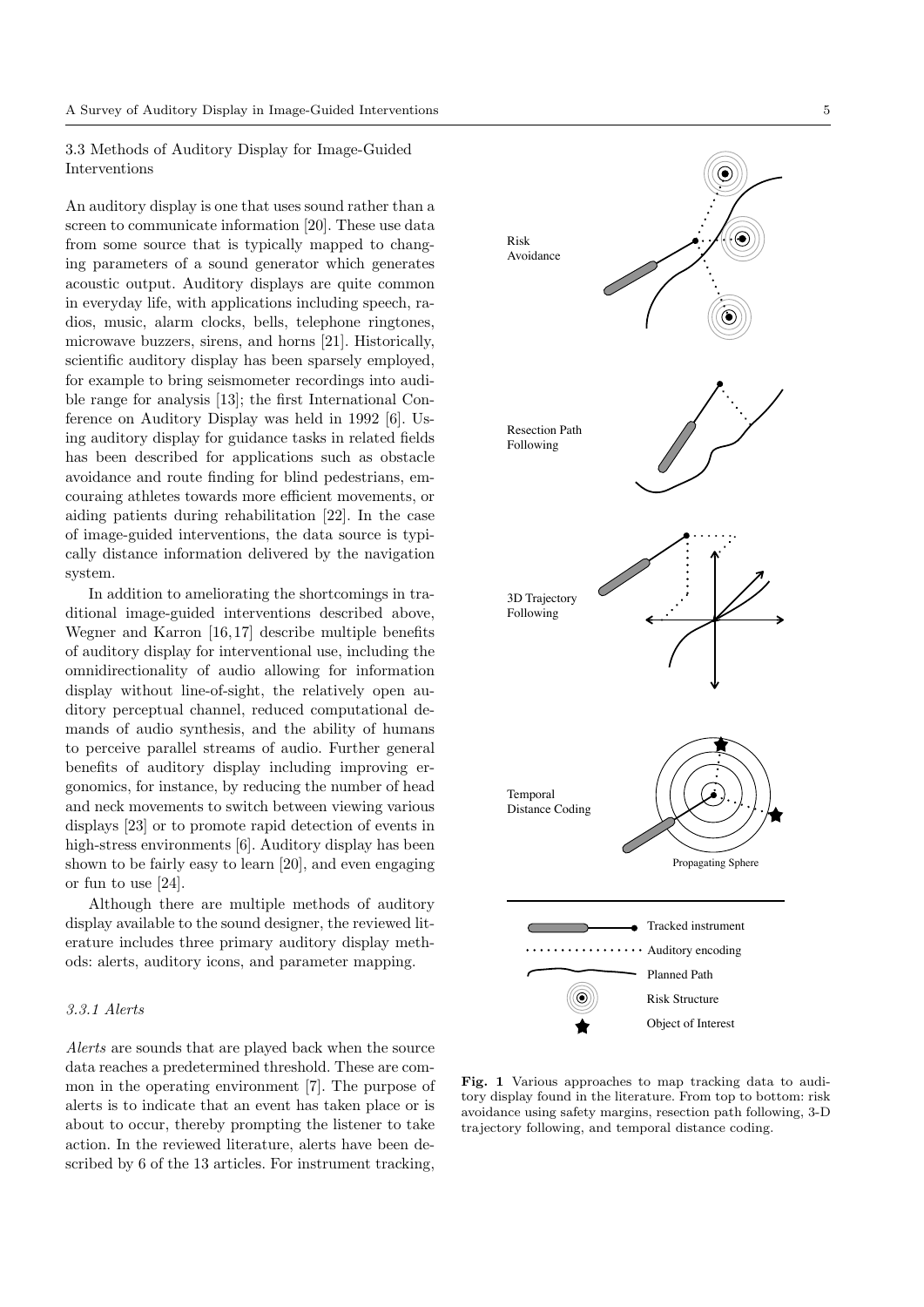the alert plays back when the distance of the tracked instrument to a certain structure has passed a predetermined distance threshold  $[9, 10, 14, 15, 4]$ , or in the case of Kitagawa et al. [12], when applied during telerobotic suture tying tension reaches a desired threshold.

For volumetric resection, Willems et al. [4] implement an alert when the tip of the tracked instrument encroached a predefined contour. The alert played back twice per second with a frequency of 510 Hz and duration of 0.1 seconds. For temporal bone drilling, Cho et al. (2013) [9] create three absolute distance margins of 2, 4, and 6 mm from the facial nerve, which correspond to alerts of 900, 600, and 300 Hz, respectively, played back for 20 ms. In a second article [10], two alerts play back when the tip was within 5 mm of either the scala vestibuli or the scala tympani. If the distance to the scala vestibuli is greater than the distance to the scala tympani, an alert of 900 Hz is played; if the distance to the scala tympani is greater than the distance to the scala vestibuli, an alert of 300 Hz is played. Strauss et al. [14] describe playing back an alert when the instrument reaches a "minimal distance," but detailed descriptions of the auditory display method are not provided in the text. For telerobotic suture tension, Kitagawa et al. [12] describe an "[audio feedback] mode, which provided a single tone when the magnitude of the applied tension reached the [optimal] manual tension," although detailed descriptions of the auditory display method are not provided.

#### *3.3.2 Auditory Icons*

Somewhat more complex than alerts are auditory icons, which are everyday sounds to convey information about events by analogy to everyday sound-producing events. [25] These icons are used in a similar way to visual icons: they map system events to those found in everyday listening, mimicking such sounds as throwing trash in a bin, commonly employed when deleting a file in a desktop graphical environment. Short auditory icons use the richness of everyday sounds and their ease of comprehension to link sounds to events.

In the case of Dixon et al. [11], aforementioned simple abstract alerts were first developed, but preliminary tests suggested that participants found it "difficult to distinguish acoustically which anatomical structure was close and how far away it was." Auditory icons representing the dura and carotid arteries were developed to be easier to learn. For instance, the sound of an arterial Doppler trace was used to represent proximity to a major artery. Dixon et al. manually set safety margins to 2 and 3 mm.

#### *3.3.3 Parameter Mapping Models*

In contrast to alerts and auditory icons, *parameter mapping* links continuous changes in one set of data to continuous changes in audio parameters, providing a higher level of complexity. In essence, the underlying data delivered by the navigation system are used to 'play' a realtime software instrument according to those changes. Because audio has a wide range of parameters [17] that may be altered, such as frequency, intensity, and timbre, continuous parameter mapping is also suitable for displaying multivariate data. This technique attempts to make the listener an active participant in the listening process by providing interactive, changing mappings that relate data to audio. This method is useful for smoothly representing continuous changes in events.

In image-guided intervention support systems which implement parameter-mapping auditory display, the tracked instrument itself is in essence the physical musical instrument: the clinician plays the realtime software instrument by moving the tracked instrument. The range of parameter mappings found in the literature extend from fairly simple frequency and volume mappings [15, 18] up to complex methods such as 3-D audio spatialization and wave-terrain synthesis [16, 17].

For volumetric resection for neuronavigation, Woerdeman et al. [18] adapt a previous approach of the group [4], which employed a simple alert, to play back a parameter-mapping alert. They describe a "soft warning sound (an intermittent pure tone)" with a duration of 0.1 seconds that plays back at a rate of 3 times per second at a distance of 5 mm from the tumor outline. Upon entering the 5 mm threshold, volume and tone frequency increased proportionally until the outline of the tumor was reached. After encroaching the tumor outline, a "continuous pure tone" was played back. Voormolen et al. [15] cite and employ this method for temporal bone drilling but do not describe further adaptation details.

Biopsy needle placement support is described by Bork et al. [5], who use a method of parameter mapping called temporal distance coding [26], in which the time an object is rendered depends on the distance from the tracked instrument. In this case, auditory temporal distance coding allowed playback of the distance from the tip of the biopsy needle to objects of interest within the AR environment. Virtual 'spheres' propagate from the needle tip at a certain speed. The longer it takes for these spheres to collide with the objects of interest, the longer a metronome sound is played back. Once an object is 'hit', a bell tone is played. Thus, the more metronome sounds are played before a bell tone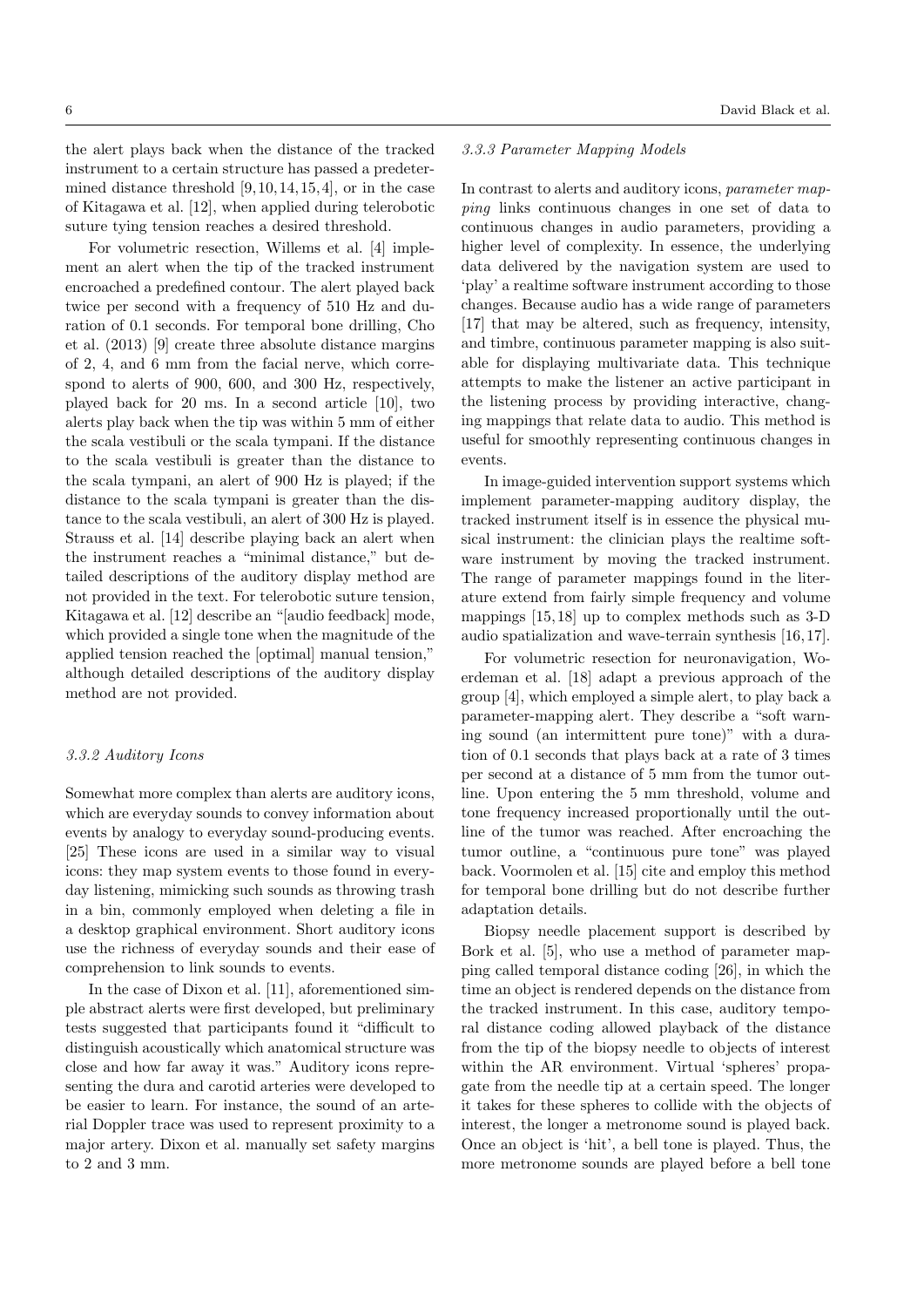is played, the further the object is from the needle tip. The user is not explicitly guided towards a target using auditory display, but rather receives information concerning the distance of objects of interest in the area.

A different method for needle placement is investigated by Black et al. [8]. This auditory display encodes the distance of the tip of the needle to the correct insertion point, the distance of the shaft to the correct position, and the depth as the distance of the tip to the target lesion. Two auditory display methods are described. In both methods, the task of needle placement is split into tip placement, handle placement, and insertion phases. The first method employs a tone with a moving pitch and a reference tone; the pitch of the moving tone is mapped to the distance in the y-axis. These are brought together, creating an auditory display that mimics tuning an instrument. Distance in the x-axis is mapped to the inter-onset interval of train of tones, from 250 ms at the outer edge of the navigation area to 100 ms at the center. The second method further separates motion along the x-axis and y-axis. Placement along the x-axis is first performed using changes in inter-onset interval, repeated again for movement along the y-axis corridor. After correct tip and handle placement, the needle is inserted and depth to target is mapped to the increasing pitch of 10 consecutive tones, whereafter a bell tone is played back upon reaching the target lesion.

Hansen et al. [3] support resection line marking for open liver surgery with a parameter-mapping auditory display. In this method, the navigation system delivers the nearest distance between the instrument tip and the planned resection line. The distance is divided into three margins: 'safe,' 'warning,' and 'outside.' When the instrument is in the safe margin, signaling to the clinician that the position is correct, a confirmation tone is played back with a frequency of 698.5 Hz and an inter-onset interval of 660 ms at the center of the safe margin and 180 ms at the edge of the safe margin. In the warning margin, the distance is mapped to interonset interval, pitch, and tone length. Pitches to the left of the resection line become consecutively lower, while those to the right of the resection line become consecutively higher, thus providing directional information. Outside the warning zone, no sound is played to prevent unwanted sound when the instrument is not near the resection line.

Wegner and Karron [16] map a discrete error function in the plane perpendicular to the trajectory path to MIDI<sup>2</sup> tones. For placement in this plane, a chordal drone is produced, with deviations from the correct

placement producing inharmonicity. Another tone was produced at regular points along the trajectory path to 'tag' the distance traveled. A second method [17] employs beat interference between 3 pairs of sinusoids which correspond to 3 axes in space. By reducing the beat interference between each of the 3 pairs, correct position is found.

Figure 1 visualizes the primary mapping approaches encountered in the literature.

#### 3.4 Experimental Designs and Findings

The variety of experimental designs used to evaluate the reviewed literature ranges from informal evaluations to phantom studies in laboratory conditions to clinical evaluations.

### *3.4.1 Informal Evaluations*

Three of the 13 reviewed articles provide informal evaluations without statistical data gathering or analysis; see Table 2 for an overview. Wegner and Karron [16] provide solely a technical description of their range of auditory display methods for generalized tracked instrument placement. Wegner [17] states that "informal usability testing" was completed, but does not further elaborate. Black et al. [8] perform informal, 'think-aloud' evaluations [27] of 2 auditory display methods for ablation needle placement with 8 non-expert participants. Comments were gathered during the interviews and suggest general satisfaction with performance during the placement task.

#### *3.4.2 Laboratory Evaluations*

The majority (10) of the reviewed literature describe evaluations in laboratory conditions on phantoms. Of these, 4 of 13 also performed a clinical evaluation described in the same article, see section 3.4.3. See Table 3 for an overview.

For the task of telerobotic suture tying reported by Kitagawa et al., [12] 5 surgeons completed suture ties using no feedback, auditory feedback, visual feedback, and audiovisual feedback after 1 hour training with the robot system. Findings indicate that consistency of tying tension with sensory substitution using visual and audiovisual displays were superior to those of hand ties, and that the consistency of tying tension using auditory display were comparable to those of hand ties.

Willems et al. [4] compare volume resection on floral foam phantoms with 3 experienced surgeons who each completed one resection each using both auditory

<sup>2</sup> Musical Instrument Digital Interface, a protocol for electronic musical instrument communication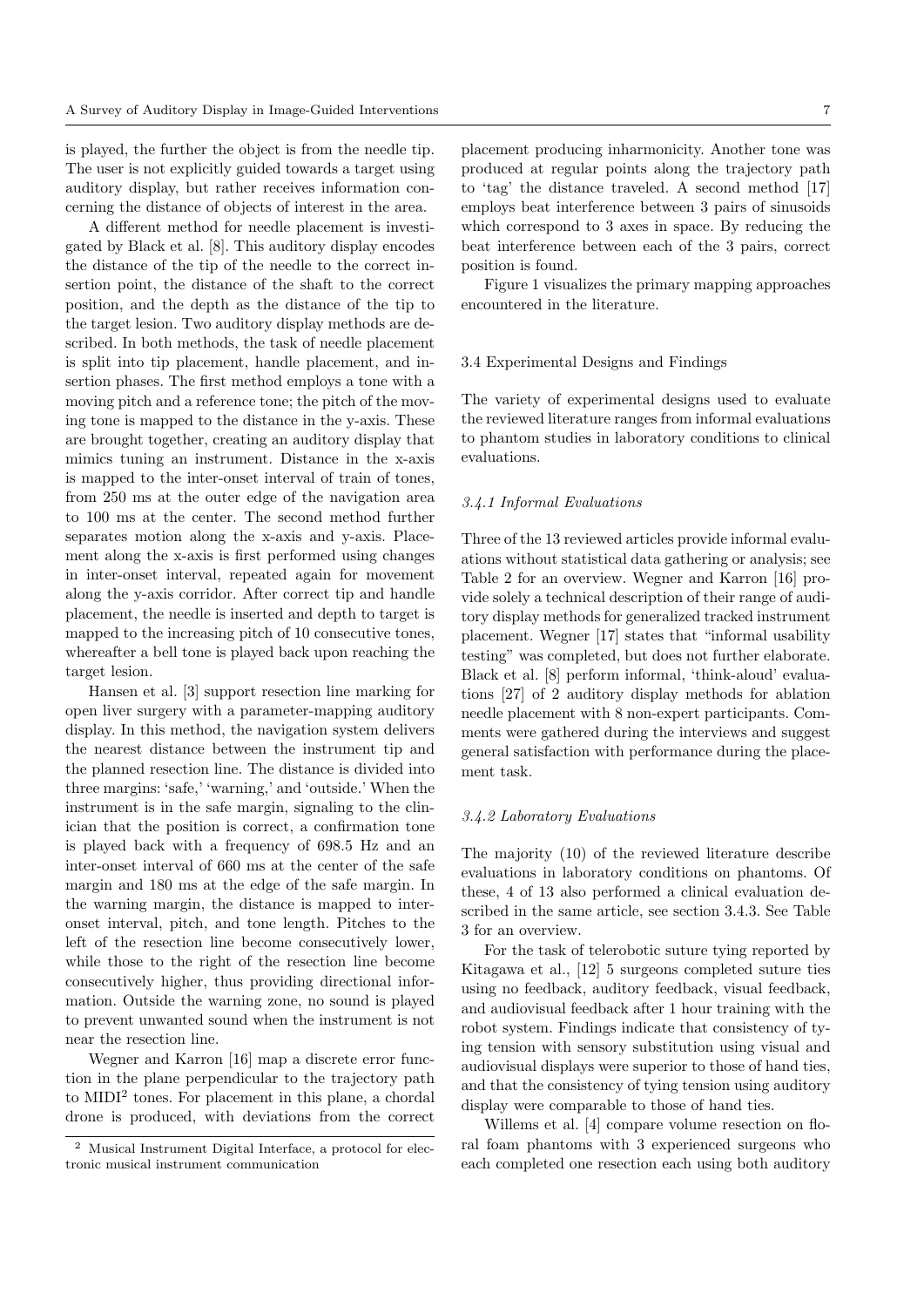|                         | Informal Evaluation                                   | Findings                                                                                                                 |  |  |
|-------------------------|-------------------------------------------------------|--------------------------------------------------------------------------------------------------------------------------|--|--|
| Wegner (1998) [17]      | Informal usability testing                            | General benefit during placement task                                                                                    |  |  |
| Black et al. (2013) [8] | participants: talk-aloud walkthrough<br>and interview | Satisfaction with performance; auditory dis-<br>play engaging and fun to use; preference for<br>less 'synthesized' tones |  |  |

|  |  |  |  | <b>Table 2</b> Overview of literature with informal evaluation |  |  |  |  |
|--|--|--|--|----------------------------------------------------------------|--|--|--|--|
|--|--|--|--|----------------------------------------------------------------|--|--|--|--|



|                                | Laboratory Evaluation                                                                                                                 | Findings                                                                                                                                                                                                                                                                                                        |
|--------------------------------|---------------------------------------------------------------------------------------------------------------------------------------|-----------------------------------------------------------------------------------------------------------------------------------------------------------------------------------------------------------------------------------------------------------------------------------------------------------------|
|                                |                                                                                                                                       |                                                                                                                                                                                                                                                                                                                 |
| Kitagawa et al. $(2005)$ [12]  | 5 surgeons: suture ties with different ma-<br>terials for manual tying and no-feedback,<br>auditory, visual, and audiovisual displays | Suture tie tension consistency using visual<br>and audiovisual displays superior to hand<br>ties; consistency of tie tension using auditory<br>display comparable to hand ties                                                                                                                                  |
| Willems et al. $(2005)$ [4]    | 5 surgeons: volume resection on floral foam<br>phantoms using auditory display and stan-<br>dard visual navigation.                   | Auditory display increased similarity of the<br>resected to target volume, reduced the<br>amount of target tissue not removed, in-<br>creased amount of non-target tissue removed                                                                                                                               |
| Woerdeman et al. $(2009)$ [18] | 4 surgeons: volume resection using audi-<br>tory, conventional display, and heads-up<br>display                                       | Similar task completion time and target vol-<br>ume removal. Auditory display subjectively<br>preferred over conventional display by im-<br>proving time spent viewing phantom                                                                                                                                  |
| Strauss et al. (2010) [14]     | 5 surgeons: reported and actual distance<br>to structures with using conventional and<br>combined audiovisual display                 | Audiovisual display improved reported accu-<br>racy over conventional display.                                                                                                                                                                                                                                  |
| Voormolen et al. $(2012)$ [15] | 5 surgeons: bone drilling in phantoms,<br>comparing combined audiovisual display<br>and conventional display                          | Less critical structures hit when using audio-<br>visual display. Improved subjective orienta-<br>tion and tumor exposure                                                                                                                                                                                       |
| Cho et al. $(2013)$ [9]        | 1 surgeon: bone drilling with and without<br>audiovisual display                                                                      | Facial nerve was hit less using audiovisual<br>display, greater uniformity of safe margin in<br>resection                                                                                                                                                                                                       |
| Hansen et al. $(2013)$ [3]     | 12 surgeons: resection line marking with<br>audiovisual and conventional navigation<br>display.                                       | Audiovisual display reduced the percent of<br>time viewing the screen, increased accuracy<br>of the marking task, and increased task com-<br>pletion time.                                                                                                                                                      |
| Dixon et al. $(2014)$ [11]     | 7 surgeons: dissection and clivus ablation<br>with and without audiovisual display                                                    | Using the audiovisual display reduced per-<br>ceived workload scores for mental demand,<br>effort, and frustration.                                                                                                                                                                                             |
| Bork et al. (2015) [5]         | 15 participants: lesion targeting with sim-<br>ple overlay, auditory feedback, visual feed-<br>back, and audiovisual feedback.        | Audiovisual feedback resulted in most target<br>hits and least localization error. Auditory, vi-<br>sual, and audiovisual more accurate, slower<br>than simple overlay. Audiovisual display out-<br>performed auditory and visual display in ac-<br>curacy, task completion time, and number of<br>lesions hit. |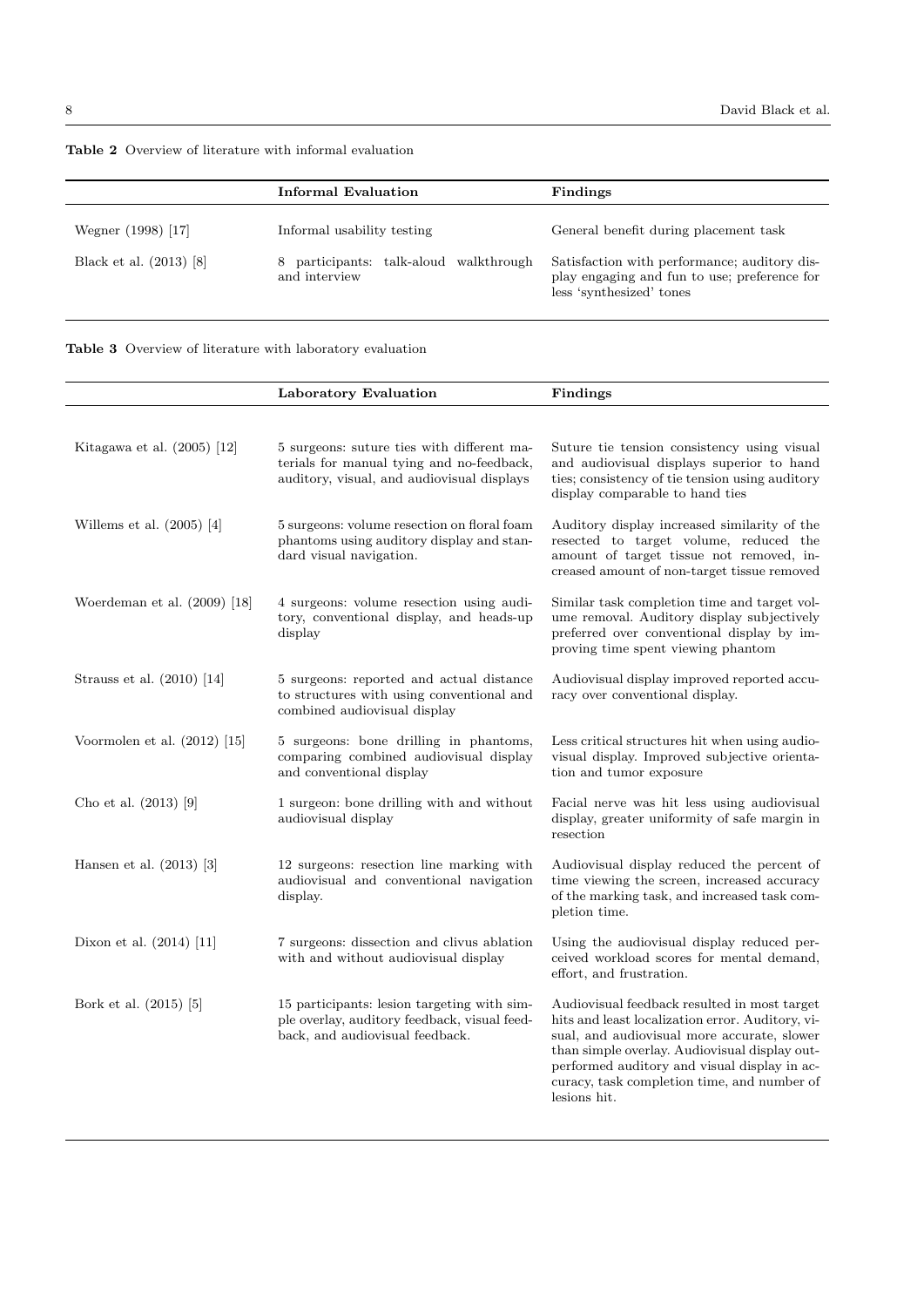|                                | Clinical Evaluation                                                           | Findings                                                                                                                         |
|--------------------------------|-------------------------------------------------------------------------------|----------------------------------------------------------------------------------------------------------------------------------|
| Woerdeman et al. $(2009)$ [18] | 1 surgeon: 6 patients resection with audi-<br>tory display randomly activated | No specific effect of auditory display on in-<br>strument tip speed. Subjective reports of im-<br>provements in decision-making. |
| Strauss et al. $(2010)$ [14]   | 4 surgeons: functional endoscopic sinus<br>surgery                            | Complication rate reduced and preparation<br>time increased when using audiovisual dis-<br>play                                  |
| Cho et al. $(2013)$ [9]        | 1 surgeon: 2 cochlear implantations, 1<br>acoustic tumor resection            | Warning margins with auditory display al-<br>lowed drilling continuously without remov-<br>ing view from situs                   |
| Cho et al. $(2014)$ [10]       | 1 surgeon: 2 cochlear implantations                                           | Auditory display helped locate correct<br>cochleostomy point while keeping focus on<br>microscope                                |

Table 4 Overview of literature with clinical evaluation

display and standard visual navigation. Results indicate that using auditory display, the similarity of the resected volume to target volume increased marginally, the amount of target tissue not removed was reduced, but that the amount of non-target tissue removed increased.

Using a similar task, Woerdeman et al. [18] describe an evaluation with 4 surgeons performing volume resection with auditory display, conventional IGS display, and a heads-up display. Task completion time between auditory display, conventional display and heads-up display did not differ, and target volume removal did not differ between auditory and conventional displays. However, auditory display was subjectively perceived to improve performance compared to conventional display.

Strauss et al. [14] compared surgeon-reported and actual distance measurement points from instrument to risk structures with 5 'advanced beginner' surgeons using a combined audiovisual collision warning system. Results indicate that the audiovisual display improved reported accuracy 76% over conventional display.

Voormolen et al. [15] evaluate 5 surgeons each performing a temporal bone drilling task in two phantoms, once with conventional image guidance and once with the combined audiovisual assistance. Using the audiovisual system, no critical structures were damaged (opposed to three structures using conventional methods), and participants reported improved subjective orientation and improved tumor exposure with the system.

Cho et al. (2013) [9] describe a laboratory study with one inexperienced surgeon who drilled 10 bone phantoms, 5 using an audiovisual display and 5 without navigation. The drill distance to the facial nerve was recorded to determine when the surgeon encroached the safe margin of 2 mm to the nerve and when the nerve was hit. Using no navigation, the nerve was hit in 4 of 5 attempts, whereas with audiovisual display the nerve was hit once. In addition, the uniformity of the safe margin in the resected area appeared greater with audiovisual display.

Hansen et al. [3] compare resection line marking on a floral foam phantom with 12 surgeons using combined audiovisual and conventional 3-D navigation display. Findings indicate that the auditory display reduced the percent of time viewing the screen from 96% using visual display to 10% using combined audiovisual display. Auditory display increased accuracy of the marking task, but also increased task completion time.

Dixon et al. [11] report an evaluation of 14 cadaver specimens with 7 surgeons who each performed dissection and clivus ablation on 2 heads, once each using conventional display and audiovisual display. Using the audiovisual display reduced NASA-TLX perceived workload [19] scores for mental demand, effort, and frustration.

Bork et al. [5] evaluate lesion targeting using a biopsy needle with 15 non-clinical participants. Each participant completed 3 attempts using simple lesion overlay, auditory-only feedback, visual feedback, and audiovisual feedback. Participants verbally confirmed reaching each lesion point. Results show that targeting using combined audiovisual feedback resulted in most target hits and least localization error. Auditory, visual, and audiovisual displays improve accuracy but resulted in slower task completion times than the simple overlay. Audiovisual display outperformed auditory and visual display with respect to accuracy, task completion time, and number of lesions hit.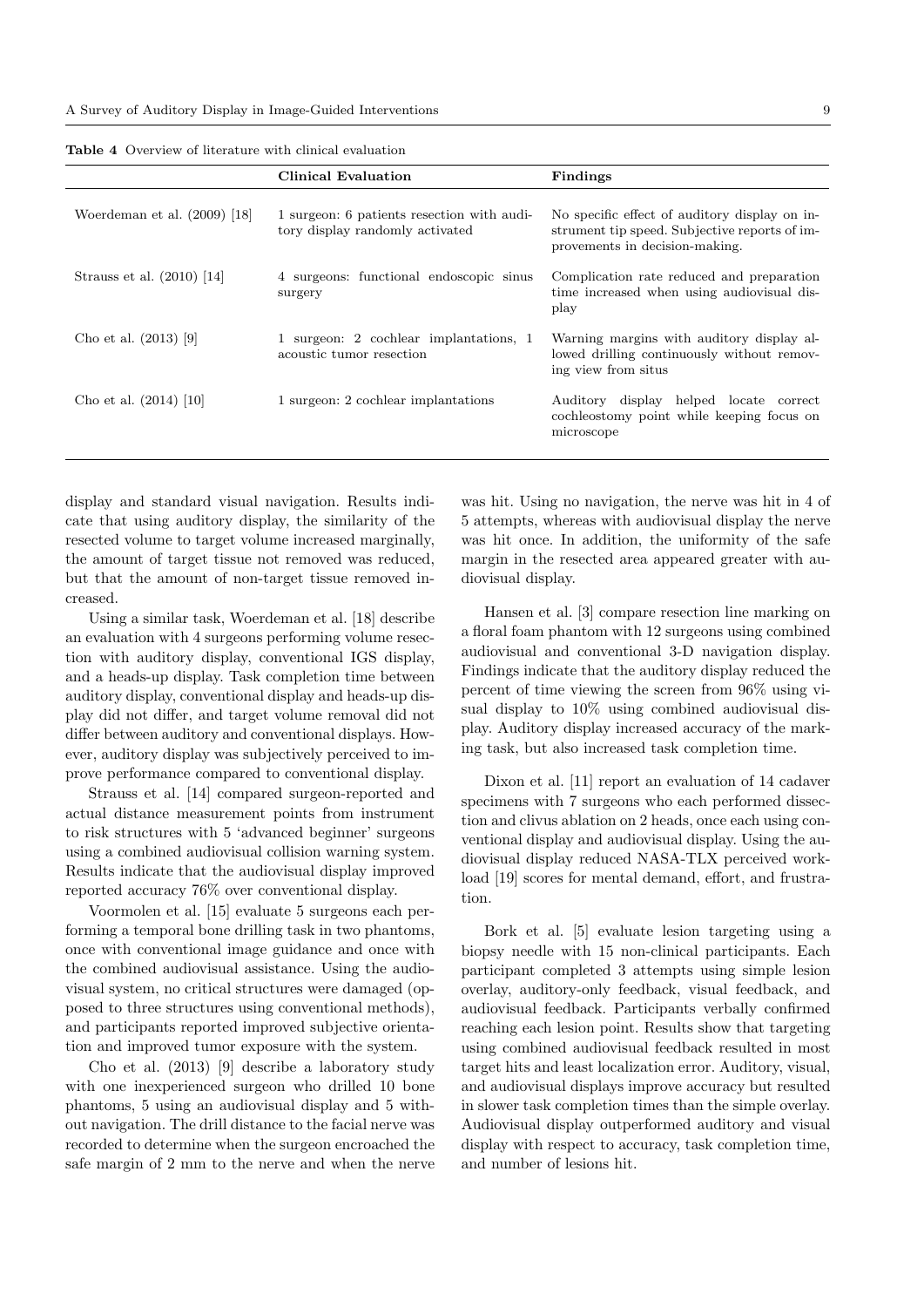## *3.4.3 Clinical Evaluations*

Four of the 13 reviewed articles evaluated their approaches in clinical conditions in addition to the laboratory studies described in section 3.4.2, see Table 4.

Woerdeman et al. [18] report 6 patient neurosurgical resections during which auditory display was switched on and off at random intervals by the primary investigator. Instrument tip movement was measured, including mean tip translational speed and mean tip rotational speed. A specific effect on instrument tip speed could not be determined. Surgeons subjectively reported improvements in decision-making when using the auditory display without negatively influencing instrument use.

Strauss et al. [14] measured complication rate during functional endoscopic sinus surgery with 4 surgeons and 104 patients. A combined audiovisual collisionwarning system was compared to conventional navigation display. The complication rate for critical incidents using conventional navigation and the collision-warning system were 11.3% and 7%, respectively, and 3.9% and 2.12% for small complications, respectively. The time to prepare the navigation system rose when using the collision-warning system.

Cho et al. (2013) [9] report one experienced surgeon who performed 2 cochlear implantations and 1 acoustic tumor resection using auditory display with 3 warning margins. Although no statistics were gathered, findings indicate that the auditory display made it possible for the surgeon to continuously concentrate on the operating situs without having to switch the view to the screen. In a second study in 2014, Cho et al. [10] report that, during surgeries on 2 patients, the auditory display helped the surgeon find the correct cochleostomy spot while maintaining focus on the microscope.

#### 4 Discussion

This review presents, to the authors' knowledge, the first overview of the state of the art of auditory display for image-guided interventions. The articles included in the review cover a range of interventional tasks to be supported, auditory display methods, and evaluation designs and findings. Whereas a majority of the literature covers the use of auditory display to inform the clinician of risk structures, thereby prompting the clinician to navigate away from a certain object of interest, a number of articles attempt to aid clinicians in navigation towards a target itself.

The body of results of the reviewed literature show that in most cases, systems with auditory display were found to be beneficial. Advantages include improved recognition of the presence of or distance to anatomical risk structures [9, 14, 15], reduced complication rate [14], improved placement accuracy [5, 3, 14], improved resection volume similarity [4], improved orientation [15], reduced workload demands [11]. Reported drawbacks included increased task time [14, 3] and increased amount of non-target tissue removed during volumetric resection [4]. However, none of the reviewed literature report negative subjective perception of the implemented auditory display.

Considering the wide range of tasks that are currently supported with image guidance [1] and primarily positive evaluation results of the use of auditory display in the reviewed literature, it is surprising that only a limited amount of investigations have attempted tackling auditory display. Even when auditory display has been integrated into support for image guidance, the majority of attempts usually only implement a simple threshold-based alert. The paucity of investigations into more complex navigational aids might be traced to an unfamiliarity with the relatively nascent field of auditory display and its possibilities in enhancing guidance tasks, possibly prompted by clinician dissatisfaction with previous experiences with alarms.

The abundance of other sounds in the operating environment, including speech and instrument noises, plays a role in the distrust or rejection of new auditory displays. This is discussed in the reviewed literature: an editorial comment in response to Willems et al. [4] recognizes the benefit of reducing the necessity of viewing a navigation screen, but is pessimistic of its clinical application:

"We doubt whether we would like to have such an auditory warning system in the operating room creating distracting sounds. Especially when surgery comes to critical areas, a beeping neuronavigation system may be annoying, since the operating room is already filled with acoustic warning systems of the anesthesiologist, with which an additional system should also not interfere. We should seek ways to increase the comfort for the surgeon in the operating room, allowing concentration on the surgical field, supported by enhanced guidance systems using modern 3-D visualising techniques."

This sentiment is reflected in statements by authors of the reviewed literature, who caution that auditory display methods should take the sounds in the existing operating room into account during the design phase to reduce annoyance or overburden the environment [5,  $9, 11, 3, 12, 16, 4$ . To be sure, the operating room is a noisy environment, with average sound levels considerably higher than those of other workplaces [28]. How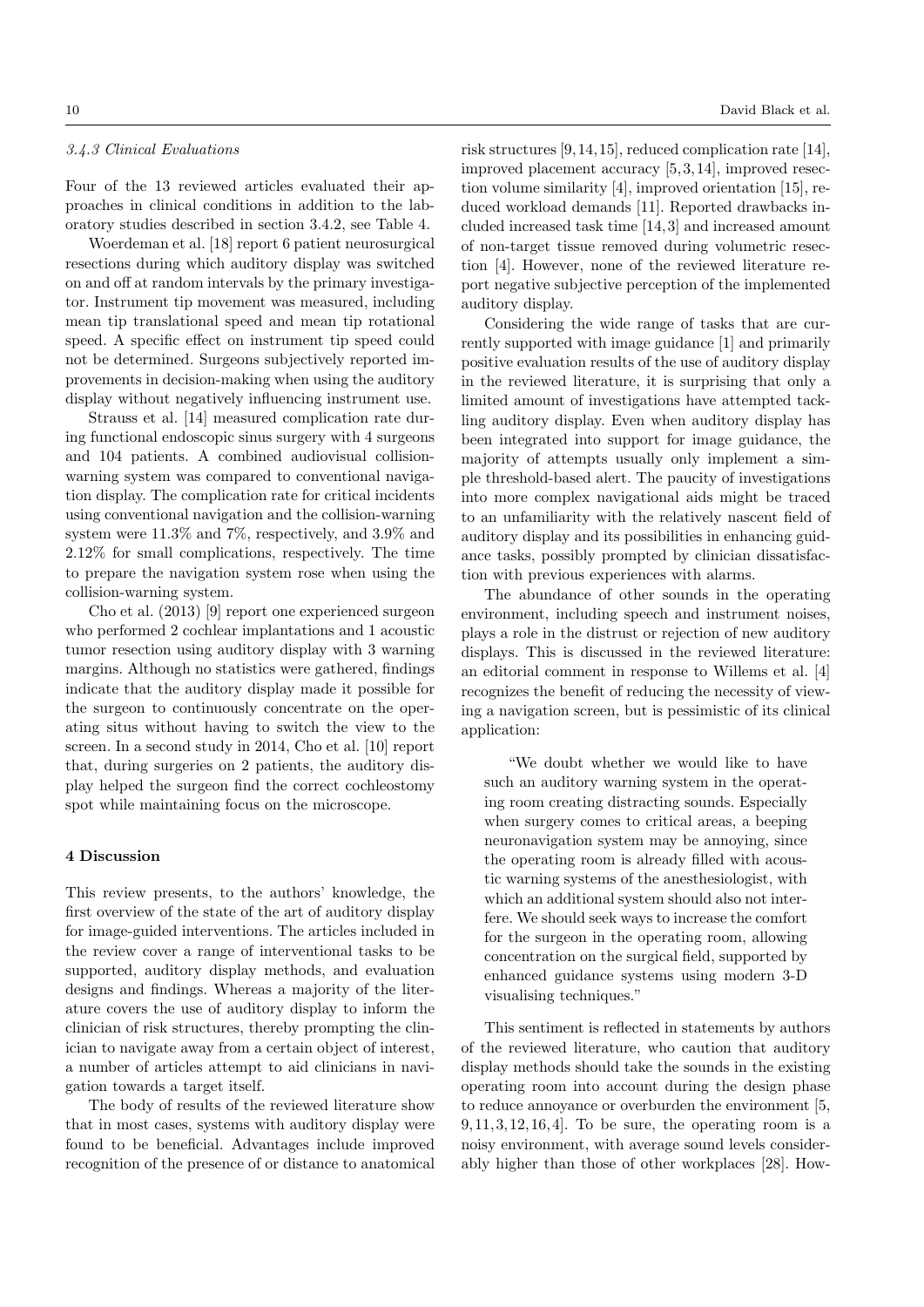ever, according to Katz et al., "there is little evidence to demonstrate a direct association between excessive operating room noise and poor surgical outcomes." Music in the operating room has become commonplace [28], and surgeon-selected music in the operating room has been reported to enhance performance [29] and reduce workload [30]. In addition, Moorthy et al. [31] report that surgeons can effectively block out unwanted noise in the operating room.

As a whole, the effect of noise and music in the operating room is complex and not widely investigated, bringing into question any sweeping pessimism of the inclusion of auditory display for image guidance. Unfortunately, clinicians may associate novel auditory display methods with *just another alarm*. The perception that auditory displays equal alarms could be due to the lack of clinicians' experience with beneficial auditory displays, but also to approaches that amount to little more than simple alarms applied to an image guidance task.

Parseihan et al. [22] note a major problem of designing auditory display for guidance tasks: the aesthetics of resulting sound design. The authors cite the discomfort caused by using auditory display designs; they can become fatiguing to use or do not match the listening tastes of the intended user. Indeed, the relationship between the intended urgency of a situation and the urgency perceived when using an auditory display is an important issue that should be considered during design [32]. Common auditory warnings in the operating room have been found to be inappropriate, conveying an unintended level of urgency [?]. Thus, clinicians' dissatisfaction with inappropriately urgent alarms may be one reason that investigations into potentially useful auditory display for image guidance never properly develop.

Many of the reviewed approaches are indeed simple in nature, and most articles do not cite psychoacoustically or psychologically driven motivations for sound design decisions, prompting the assumption that most investigations tend to lack interdisciplinary collaboration between researchers of image guidance systems and researchers in field of auditory display.

Bringing auditory display for image guidance into the operating room to provide usable and flexible support for clinicians demands fundamental changes. Enhanced cooperation with sound designers and experts in auditory display to produce more aesthetically appropriate auditory displays will encourage contextual inquiry to help limit implementation in cases when it is disadvantageous, and help discover new applications which might benefit from auditory display.

Increasing sound design complexity so that auditory displays sound more like instruments and less like alarms could increase acceptance  $[3]$  and help differentiate the perception of displays from pure alarms that exist in the already noisy environment. Sound designs that

are customizable based on clinicians' desires are also an interesting option to increase acceptance [3, 22]. Future development should carefully implement toggling so that sound output is only produced when absolutely necessary, a suggestion also offered by Dixon et al. [11]. This will further reduce unnecessary sound output and its related annoyance.

More thorough evaluations of developed methods will help discern exactly which aspects of auditory display are most useful in the operating room and which are superfluous or better supported by other means. In addition to comparing the effects of auditory display to other intraoperative modalities such as augmented reality [35], virtual reality, and conventional navigation, evaluations should include comparisons of multiple auditory display methods, which none of the reviewed literature provided. Investigations into comparing multiple methods for auditory display for 1-dimensional guidance tasks suggest expanding such evaluations to 2-D and 3-D tasks [33]. Such an approach could be taken within the context of multidimensional tracked instrument placement, for instance, for needles [34, 36], aspirators, or continuum robots [37].

## 5 Conclusion

This review of the literature on the use of auditory display for image guidance shows that, despite apparent benefits of augmenting or replacing certain aspects of image-guided interventions with sound information, investigations have been sparse. Positive results include increased risk structure awareness, placement accuracy, and general subjective satisfaction with auditory display, although investigators warn of aspects of annoyance and additional noise in busy operating rooms. There is a need for intensified development and comprehensive evaluation of novel auditory displays that reach beyond simple alerts and alarms to provide clinicians the optimal tool when needed during image-guided interventions.

#### Ethical Approvement

For this type of study formal consent is not required. This article does not contain any studies with human participants or animals performed by any of the authors.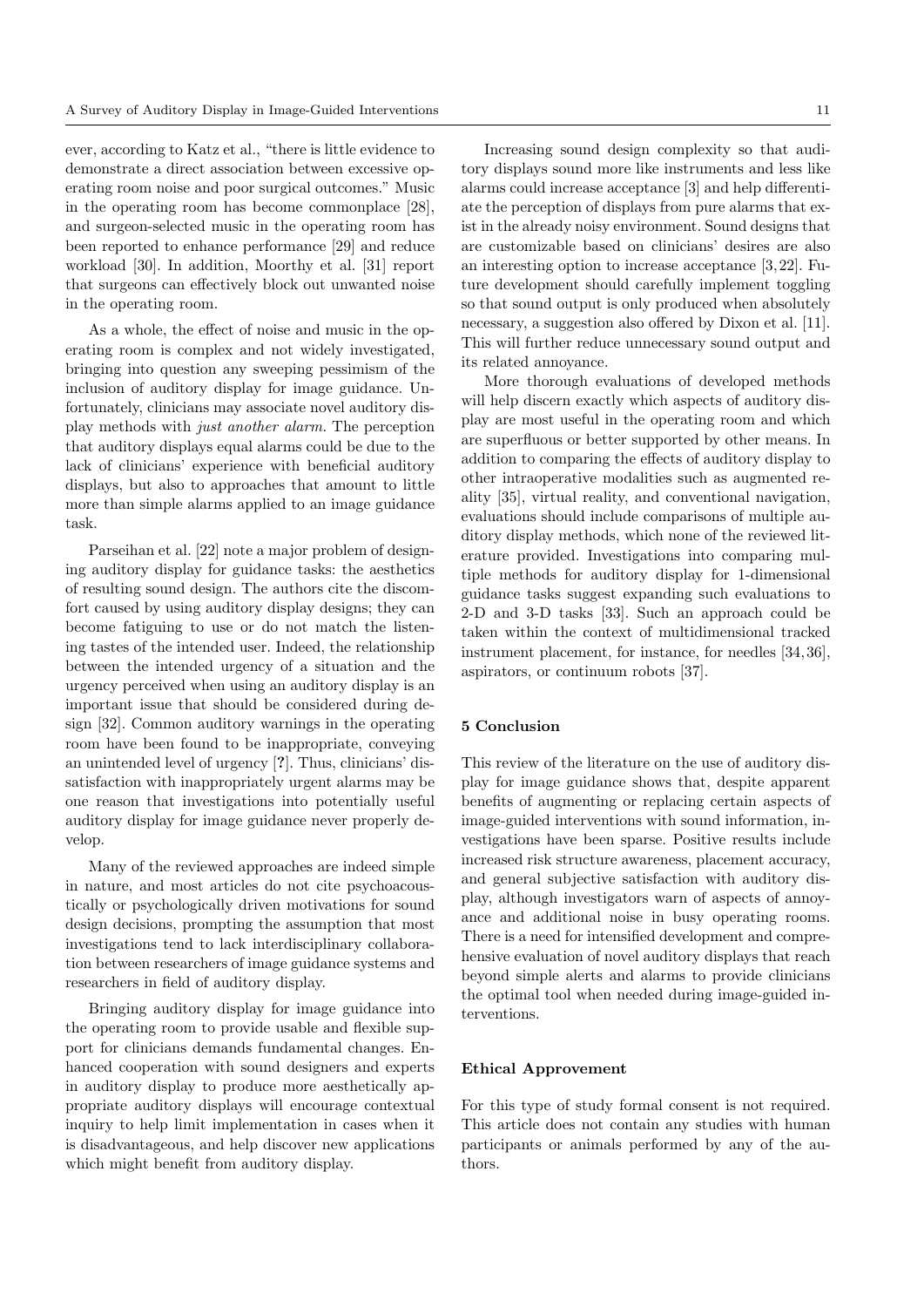## Funding

The work of this paper is partly funded by the German Research Foundation (DFG) under grant number HA 7819/1-1, and the Federal Ministry of Education and Research within the Forschungscampus *STIMULATE* under grant number 13GW0095A.

# Conflict of Interest

The authors declare that they have no conflict of interest.

# Informed consent

This articles does not contain patient data.

#### References

- 1. Cleary K, Peters T (201) Image-Guided Interventions: Technology Review and Clinical Applications. Annual Review of Biomedical Engineering 12:1-433
- 2. Mewes A, Hensen B, Wacker F, Hansen C (2016) Touchless Interaction with Software in Interventional Radiology and Surgery: A Systematic Literature Review. Int J Comput Assist. Radiol. Surg.
- 3. Hansen C, Black D, Lange C, Rieber F, Lamade W, Donati M, Oldhafer K, Hahn H (2013) Auditory Support for Resection Guidance in Navigated Liver Surgery. Medical Robotics and Computer Assisted Surgery 9(1):36
- 4. Willems P, Noordmans H, van Overbeeke J, Viergever M, Tulleken C, van der Sprenkel J (2005) The impact of auditory feedback on neuronavigation. Acta Neurochirurgica. 147:167-173
- 5. Bork F, Fuerst B, Schneider A, Pinto F, Graumann C, Navab N (2015) Auditory and Visio-Temporal Distance Coding for 3-Dimensional Perception in Medical Augmented Reality. In Proceedings of 2015 IEEE International Symposium on Mixed and Augmented Reality (ISMAR) pp 7-12
- 6. Kramer G, Walker B, Bonebright T, Cook P, Flowers J, Miner N, Neuhoff J, Bargar R, Barrass S, BErger J, Evreinov G, Fitch W, Grhn M, Handel S, Kaper H, Levkowitz H, Lodha S, Shinn-Cunningham B, Simoni M, Tipei S (1999) The Sonification Report: Status of the Field and Research Agenda. Report prepared for the National Science Foundation by members of the International Community for Auditory Display
- 7. Sanderson P, Watson M, Russell W (2005) Advanced patient monitoring displays: tools for continuous informing. Anesth Analg 101:161168
- 8. Black D, Al Issawi J, Hansen C, Rieder C, Hahn HK (2013) Auditory Support for Navigated Radiofrequency Ablation. In Proceedings of CURAC-Deutsche Gesellschaft fr Computer-und Roboterassistierte Chirurgie pp 3033
- 9. Cho B, Oka M, Matsumoto N, Ouchida R, Hong J, Hashizume M (2013) Warning navigation system using realtime safe region monitoring for otologic surgery. Int J Comput Assist. Radiol. Surg. 8:395-405
- 10. Cho B, Matsumoto N, Komune s, Hashizume M (2014) A Surgical Navigation System for Guiding Exact Cochleostomy Using Auditory Feedback: A Clinical Feasibility Study. BioMed Research International 2014:769659
- 11. Dixon B, Daly M, Chan H, Vescan A, Witterick I, Irish J (2014) Augmented real-time navigation with critical structure proximity alerts for endoscopic skull base surgery. Laryngoscope 124:853-859
- 12. Kitagawa M, Dokko D, Okamura A, Yuh D (2005) Effect of sensory substitution on suture-manipulation forces for robotic surgical systems. Thoracic and Cardiovascular Surgery 129(1):151-8
- 13. Speeth S (1961) Seismometer Sounds. Journal of the Acoustical Society of America 33:909916.
- 14. Strauß G, Schaller S, Zaminer B, Heininger S, Hofer M, Manzey D, Meixensberger J, Dietz S, Luth T (2010) Klinische Erfahrungen mit einem Kollisionswarnsystem. HNO. 59:470479
- 15. Voormolen E, Woerdeman P, van Stralen M, Noordmans H, Viergever M, Regli L, van der Sprenkel J (2012) Validation of exposure visualization and audible distance emission for navigated temporal bone drilling in phantoms. PLoS One 7:e41262
- 16. Wegner K, Karron DB (1997) Surgical navigation using audio feedback. In: Morgan K, Hoffman H, Stredney D, Weghorst S (eds) Medicine Meets Virtual Reality, IOS Press, pp 450-458
- 17. Wegner K (1998) Surgical navigation system and method using audio feedback. In 5th International Conference on Auditory Display
- 18. Woerdeman P, Willems P, Noordmans H, van der Sprenkel J (2009) Auditory feedback during frameless image-guided surgery in a phantom model and initial clinical experience. Neurosurgery 110:257-262
- 19. Hart S (2006) NASA-Task Load Index (NASA-TLX); 20 Years Later. Human Factors and Ergonomics Society 50th Annual Meeting 904-908
- 20. Walker B, Nees M (2011) Theory of Sonification. In Hermann T, Hunt A, Neuhoff J. (eds) Handbook of Sonification, Academic Press, New York, pp 9-31
- 21. Hedge, A (2013) Auditory Displays. http://ergo.human.cornell.edu/studentdownloads/ DEA3250pdfs/idauditory.pdf Accessed 15 December 2016
- 22. Parseihian G, Ystad S, Aramaki M, Martinet R (2015) The process of sonification design for guidance tasks. Journal of Mobile Media 9(2)
- 23. Brock D, Stroup J, Ballas J (2002) Using an auditory display to manage attention in a dual task, multiscreen environment. In Proceedings of 8th International Conference on Auditory Display pp 177-180
- 24. Saue S (2000) A model for interaction in exploratory sonification displays. In 6th International Conference on Auditory Display pp 105110
- 25. Buxton B, Gaver W, Bly S (1994) The Use of Non-Speech Audio at the Interface. http://www.billbuxton.com/Audio.TOC.html Accessed 15 December 2016
- 26. Furmanski C, Azuma R, Daily M (2002) Augmentedreality visualizations guided by cognition: perceptual heuristics for combining visible and obscured information. In Proceedings of the International Symposium on Mixed and Augmented Reality pp 215
- 27. Lewis C (1982) Using the "Thinking Aloud" Method In Cognitive Interface Design. IBM Research Report RC-9265